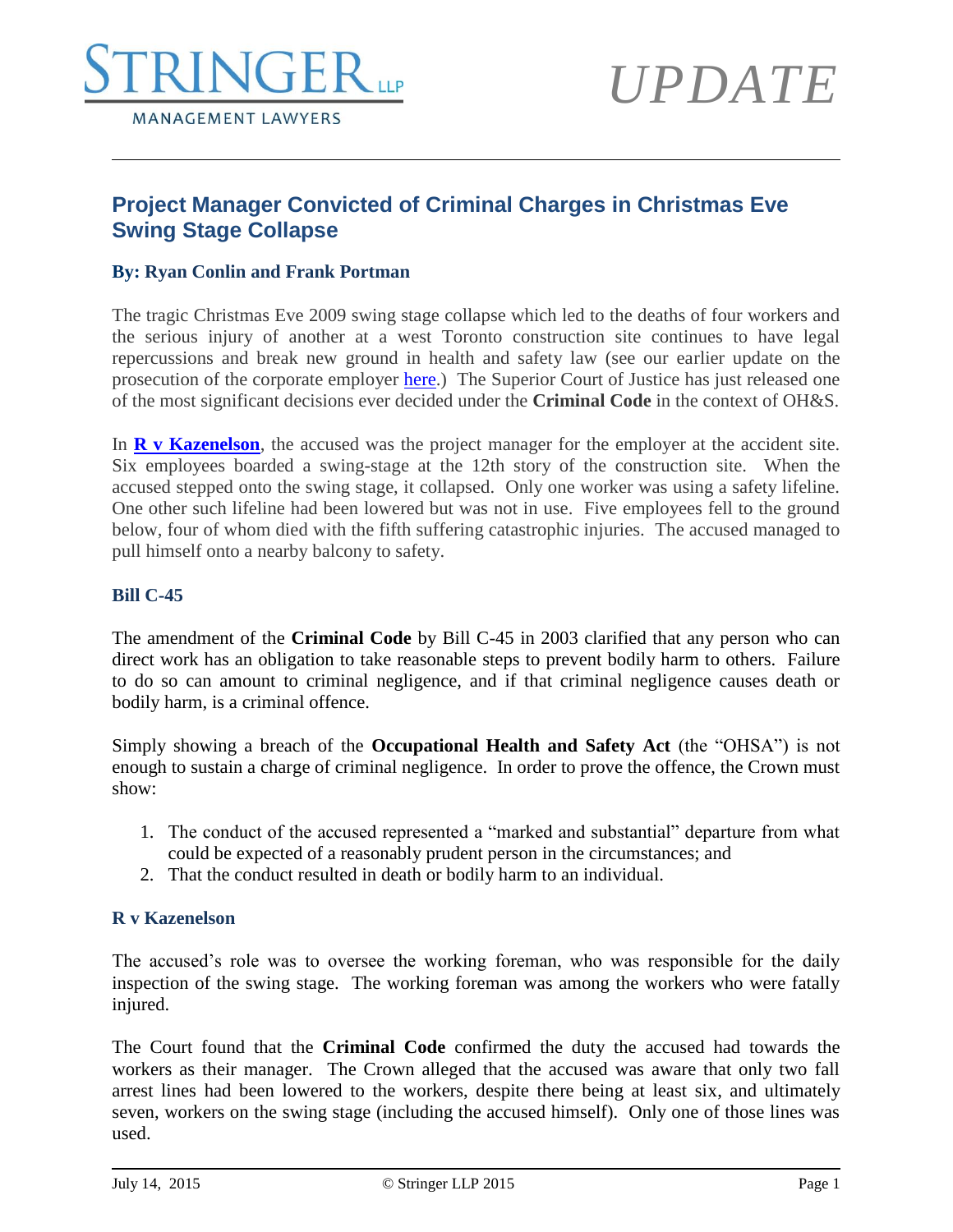The Crown further alleged that the accused failed to take steps to assess the capacity of the swing stage (no such information was provided by the company which provided it) and failed to ensure the swing stage was properly inspected.

The accused argued that he should not be held liable for criminal negligence on the basis that two "independent intervening acts" actually caused the deaths of the workers. The accused pointed to the fact that the company was sent a defective swing stage, and thus it was not foreseeable to the accused that it would collapse. Secondly, the accused argued that the workers who fell were trained in the proper use of fall protection and made their own choice to get on the swing stage with only two lifelines.

The Court categorically rejected the arguments of the accused. It found that the duty of the accused, given his position, required him to take proactive measures once he identified the hazard, which the accused failed to do. He could not rely on the training of the workers to defend himself from failing to take what the Court found were the most basic steps to prevent the accident.

The Court also found that the fact that the primary cause of the accident may have been the collapse of the swing stage was not relevant to whether the accused's negligence caused the deaths of the workers.

The Court found that **but for** the accused's negligence in not preventing the workers from working without using proper fall arrest protection, the injuries and deaths would not have occurred. The Court found that the accused was well aware that there were only two lifelines on the swing stage, and yet he failed to take any steps to prevent the workers from using it. The Court found that the absence of any evidence of direction of pressure from the accused to the workers to use the swing stage does not prevent a finding of criminal negligence.

As a result, the accused's criminal negligence was causally linked to the deaths and injuries of the workers, completing the elements of the offence. The accused was found guilty on four counts of criminal negligence causing death, and one count of criminal negligence causing bodily harm. The accused has a right to appeal the conviction, although it appears unlikely that there is a basis to do so.

The conviction marks the first time an Ontario court has found an individual guilty under the provisions of Bill C-45.

The accused's sentence has not yet been pronounced. The maximum sentence for a conviction of criminal negligence causing death is life imprisonment. It is our view that a significant term of incarceration is very likely in this case.

This conviction follows several years of increasingly aggressive prosecutions of health and safety violations, including jail time (see our update on such penalties [here\)](http://www.stringerllp.com/court-suggests-that-jail-terms-may-become-the-new-norm-for-roofing-accidents) as well as prosecutions under the **Criminal Code**.